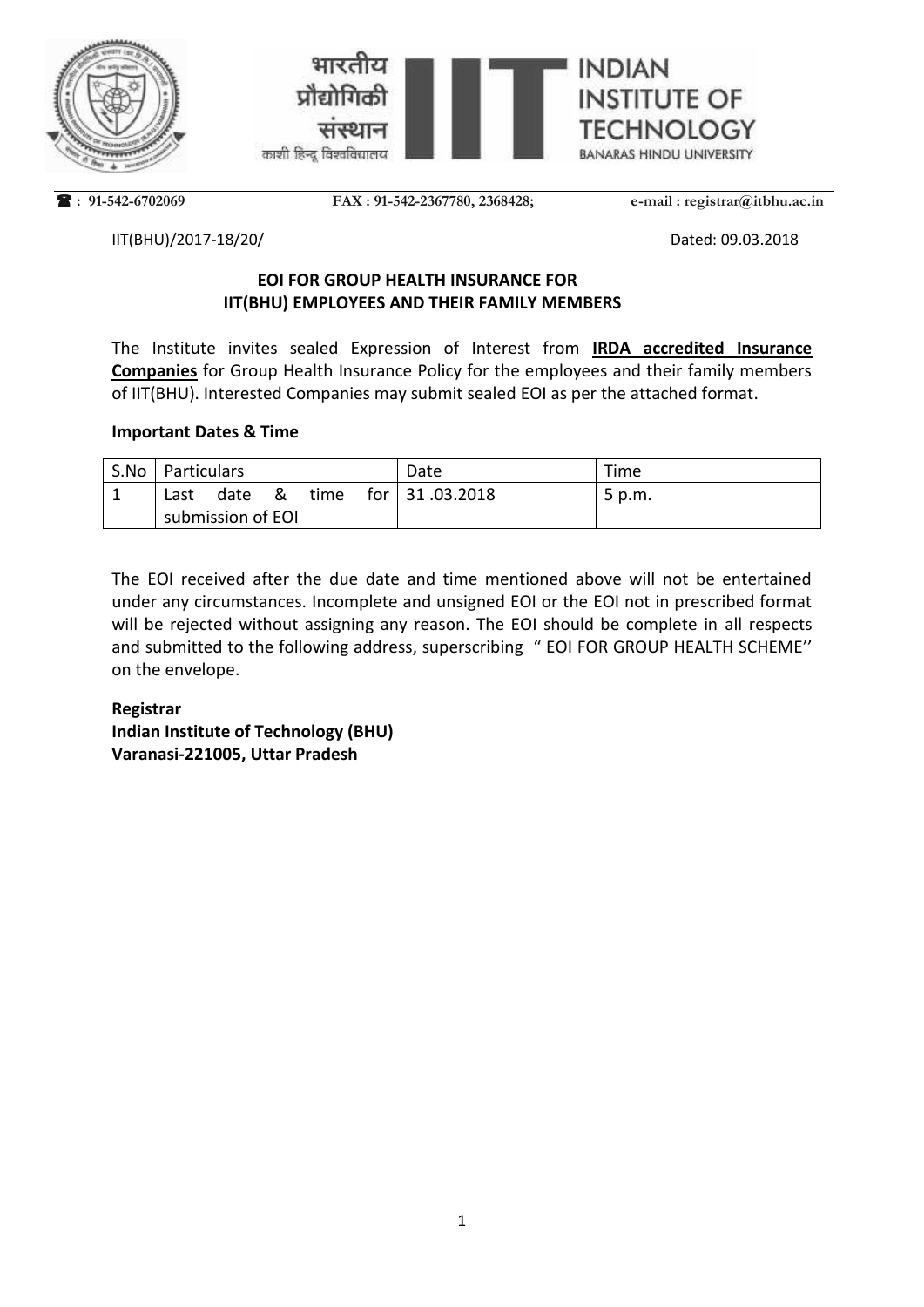#### **Procedure for Submission:**

- 1. The sealed envelope with Annexure-1 & Annexure-2, superscribed as **"EOI for Group Health Insurance Policy''** should reach the **Registrar, IIT(BHU)** before or on the due date and time. Those who send the EOI documents by post, have to ensure that the documents reach before or on the prescribed time and date. The Institute will not take any responsibility under any circumstances for courier/postal delays.
- 2. The Technical Evaluation committee of the Institute constituted for the purpose shall assess the EOIs with respect to the ability of the agencies to render the requisite services based on the company profile, rating and any such other criteria as it may fix.
- 3. The techno financial bid document will be issued to the qualified agencies after evaluation of EOI.
- 4. The Insurance Agency should be registered with IRDA.
- 5. The Insurance Company should have adequate experience for providing such Group Insurance Schemes to Government/Semi-Government/Autonomous Body. A list of clients in proof of the above should be furnished along with the EOI.
- 6. The bidder should sign on each page of the EOI documents.
- 7. EOI which are late/vague/conditional/incomplete/not confirming to the laid down procedure in any respect will be rejected.
- 8. EOIs sent by fax & E-mail will not be considered.
- 9. All the regular employees of the IIT(BHU) and their family members irrespective of age group should be eligible to join the scheme. At present the retirement age for faculty is 65 and for the rest of the employees is 60.
- 10. The scheme should have provisions for new entrants in service to get coverage.
- 11. The successful company shall at its own cost comply with the provision of orders and notification issued by IRDA and Government from time to time.
- 12. In case of unsatisfactory service, suitable penalties as decided by the Competent Authority shall be levied after issuing notice.
- 13. In case of failure in settlement of claims within the mutually agreed time frame, a penalty may be levied.
- 14. The period of contract will initially be for one year extendable on mutually agreed terms and conditions, which is liable to be terminated with one month's notice, if any lapse or unsatisfactory performance of the company/firm is noticed.
- 15. The court of Varanasi alone will have the jurisdiction to try any dispute between the bidders and the Institute arising out of this service. It is specifically agreed that no court outside and other than court in Varanasi shall have jurisdiction in the matter.
- 16. IIT(BHU) reserves the right to modify/change/delete/add any further terms and conditions prior to issue of agreement.
- 17. Arbitration- All dispute and differences which may arise between the IIT(BHU) and the Insurance Company shall be referred to Director, IIT(BHU) whose decision shall be binding on all concerned.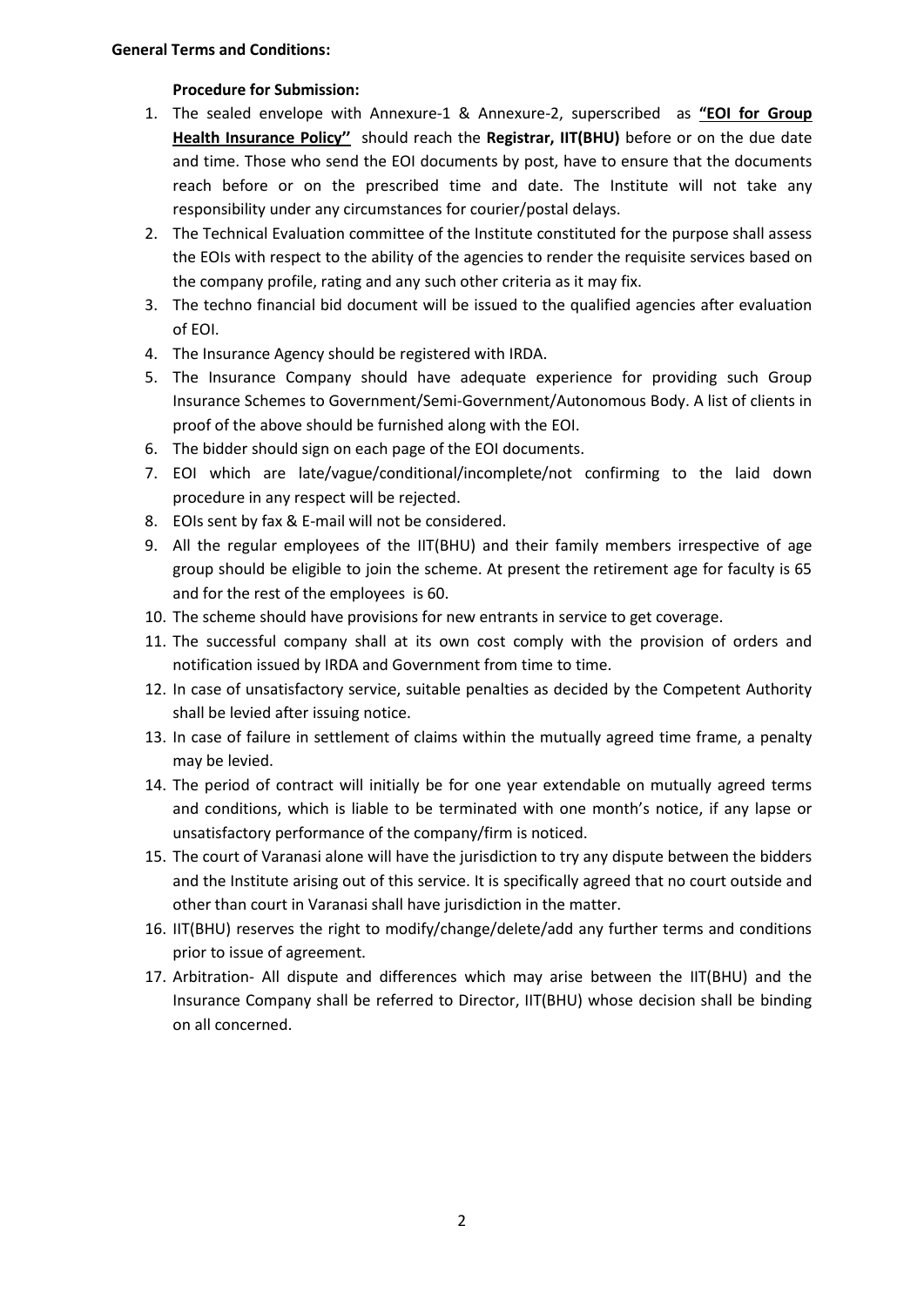#### **Special terms and Condition:**

- 1. Cashless facility should be provided all over India and at least four major multi-specialty hospitals located in Varanasi. Details of such Hospitals are to be provided. All transactions with these hospitals should be totally cashless.
- 2. There should be a dedicated helpline  $(24 \times 7)$  from the TPA of Insurance Company available and the contact details should be furnished in the tender. Contact details of the TPA should be provided by the Insurance Company including the name of the contact person, contact numbers and postal & email address.
- 3. If there is any reimbursement to the employees by the TPA/Insurance Company the same should be paid directly to the employee within 10 days of receipt of bills.
- 4. The response time by the TPA/Insurance companies at the time of admission should be maximum of six hours.
- 5. Reports including the claims of individuals and the details of the settlement are to be furnished to the Institute on monthly basis or as and when required by the Institute.

#### **The Company/ Agency should furnish the copies of following documents with the EOI:**

- 1. IRDA Accreditation Certificate.
- 2. List of Government/Semi-Government/ Govt. of India Undertaking/Autonomous Body or Private Body for which such Insurance Scheme has been provided along with the proof.
- 3. Details of the TPA.
- 4. A dummy copy of Group Health Insurance policy with detailed terms and conditions.

(Signature of the Authorized Person)

Date:

| Name | <b>SEAL</b> |
|------|-------------|
|      |             |



**Mobile No. \_\_\_\_\_\_\_\_\_\_\_\_\_\_\_\_\_\_\_\_\_\_\_**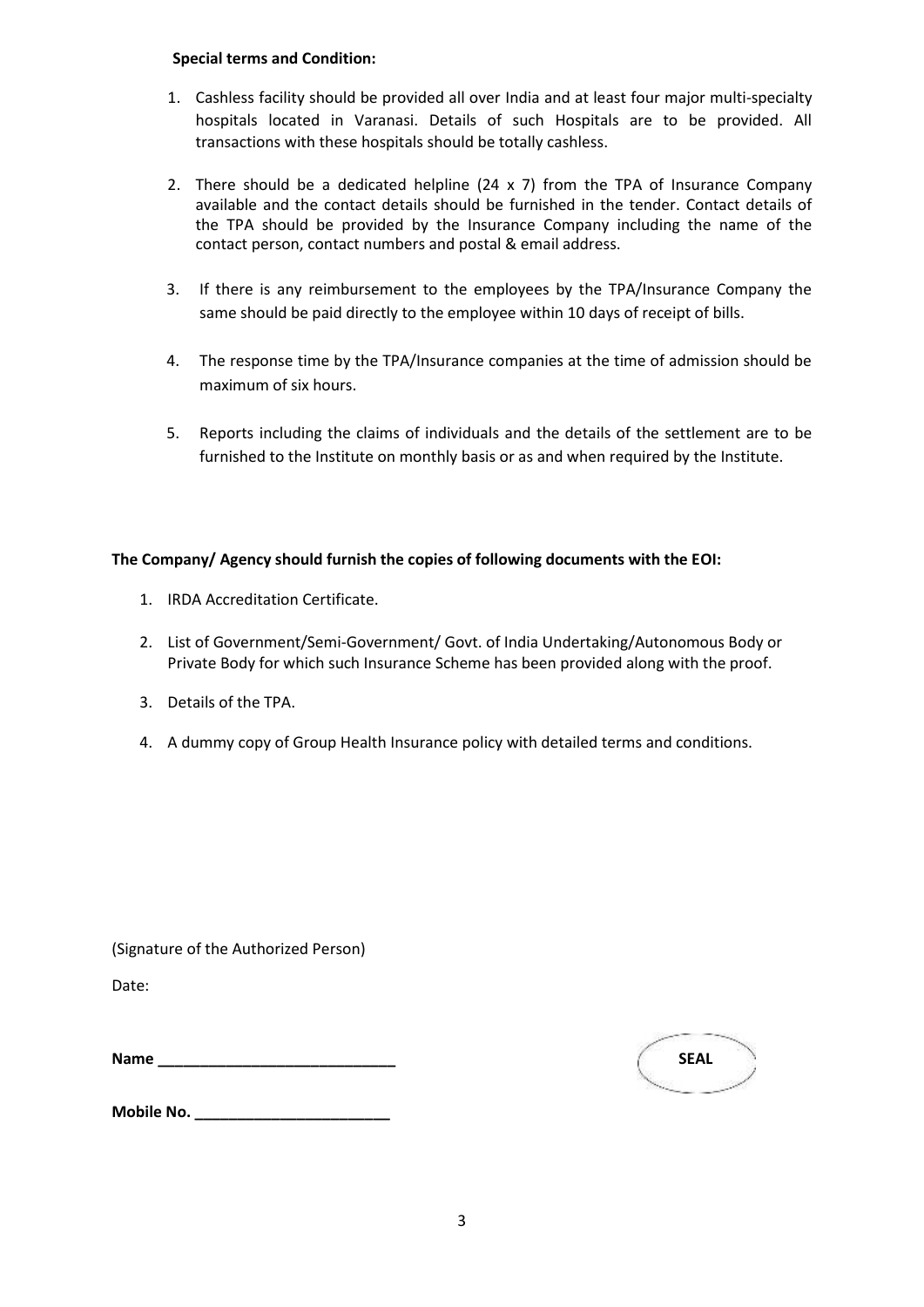Annexure-1

(On office letter head)

Date.\_\_\_\_\_\_\_\_\_\_\_\_

To

Office of Registrar

Indian Institute of Technology (BHU)

Varanasi-221005

Dear Sir,

Sub: EOI for Group Health Insurance Policy for IIT BHU Employees and their Family Members

Ref: Tender No. – IIT(BHU)/2017-18/20/ dated 09.03.2018

With reference to the above, I am/ We are enclosing our Expression of Interest for Group Health Insurance Policy for IIT BHU.

I / We hereby reconfirm and declare that I / We have carefully read and understood the above referred Tender document including instructions, terms & conditions and all the contents stated therein and all subsequent corrigendum published on Institute website.

Thanking you

Yours faithfully,

(Signature of the Authorized Person)

**Name \_\_\_\_\_\_\_\_\_\_\_\_\_\_\_\_\_\_\_\_\_\_\_\_\_\_\_\_ Seal** 

**Mobile No. \_\_\_\_\_\_\_\_\_\_\_\_\_\_\_\_\_\_\_\_\_\_\_**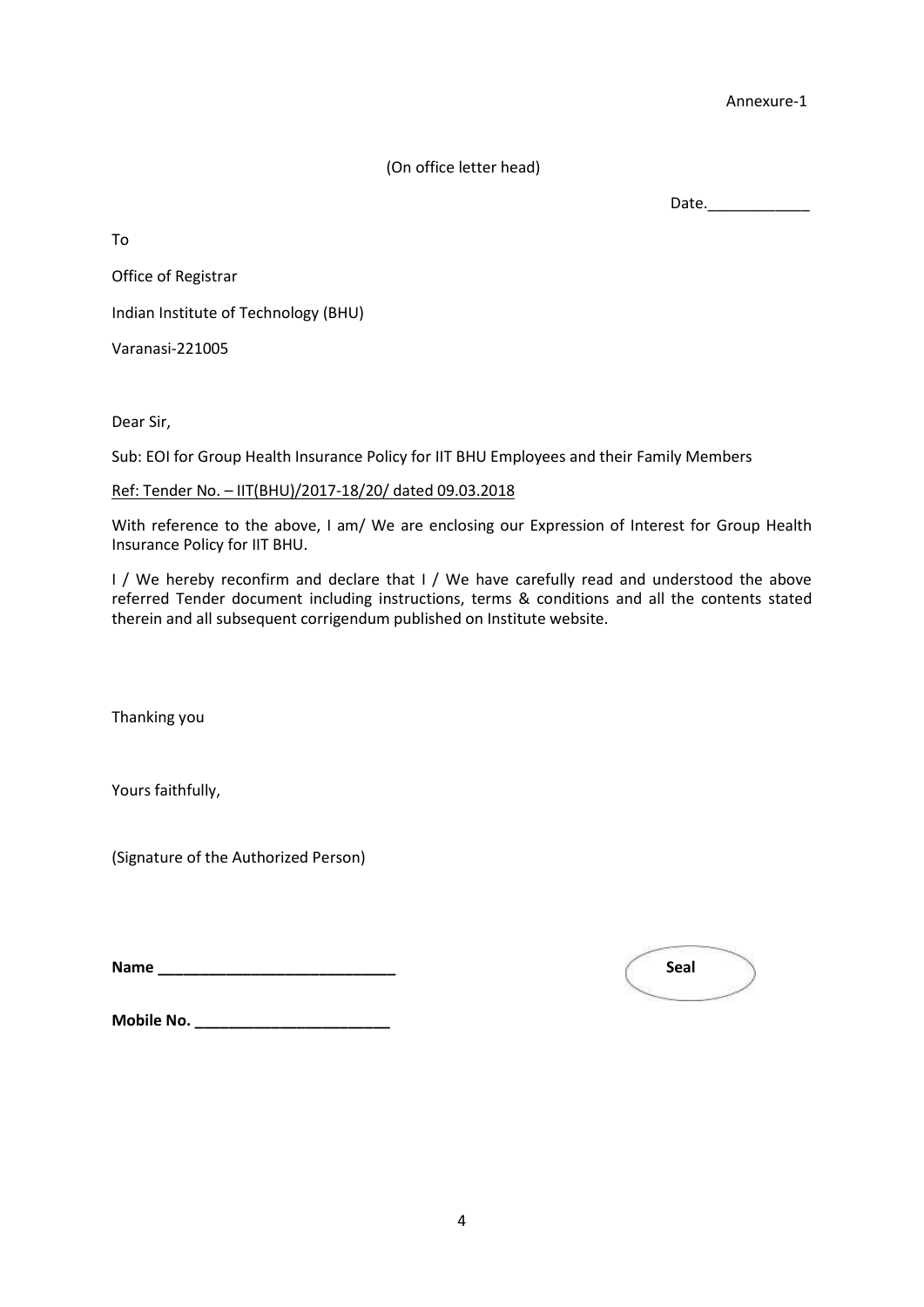# **(TENTATIVE) Annexure-2**

# **GROUP HEALTH INSURANCE POLICY FOR IIT(BHU) EMPLOYEES AND THEIR FAMILY MEMBERS**

|                                                                       | Remarks                             |                                                                                                                                                                                                                                                               |                                                                        |                                                                                                                                                                                                                                                                                                                                                                                            |
|-----------------------------------------------------------------------|-------------------------------------|---------------------------------------------------------------------------------------------------------------------------------------------------------------------------------------------------------------------------------------------------------------|------------------------------------------------------------------------|--------------------------------------------------------------------------------------------------------------------------------------------------------------------------------------------------------------------------------------------------------------------------------------------------------------------------------------------------------------------------------------------|
| <b>Group Name</b>                                                     | Indian Institute of Technology(BHU) |                                                                                                                                                                                                                                                               |                                                                        |                                                                                                                                                                                                                                                                                                                                                                                            |
| Location<br>Varanasi                                                  |                                     |                                                                                                                                                                                                                                                               |                                                                        |                                                                                                                                                                                                                                                                                                                                                                                            |
| <b>Commencement Date</b>                                              | Will be informed<br>later on.       | Period                                                                                                                                                                                                                                                        | One year                                                               |                                                                                                                                                                                                                                                                                                                                                                                            |
| <b>Estimated Data for Insured Group</b><br><b>Details</b>             |                                     |                                                                                                                                                                                                                                                               |                                                                        |                                                                                                                                                                                                                                                                                                                                                                                            |
| Estimated Employee As on                                              | 01 November 2017                    |                                                                                                                                                                                                                                                               | Details of estimated employees and their family<br>members is attached |                                                                                                                                                                                                                                                                                                                                                                                            |
| No. of employees                                                      |                                     | 253                                                                                                                                                                                                                                                           |                                                                        | (Appendix -1)                                                                                                                                                                                                                                                                                                                                                                              |
| No. of Dependents                                                     |                                     | 727                                                                                                                                                                                                                                                           |                                                                        |                                                                                                                                                                                                                                                                                                                                                                                            |
| TOTAL NOS. OF LIVES                                                   |                                     | 980                                                                                                                                                                                                                                                           |                                                                        |                                                                                                                                                                                                                                                                                                                                                                                            |
| <b>Family Definition</b>                                              |                                     | Employee, Spouse, parents,<br>sisters, widowed sisters,<br>widowed daughters, brothers,<br>children, step children,<br>divorced/separated daughter<br>and step mother wholly<br>dependent upon the employee<br>and are normally residing with<br>the employee |                                                                        | In case of son, the coverage will<br>be till he starts earning or he<br>attains the age of 25 years,<br>Whichever is earlier. In case of<br>daughter, the coverage will be till<br>she starts earning or gets married,<br>whichever is earlier irrespective of<br>the age limit. Dependency and<br>other criteria to be decided as per<br>Government of India Medical<br>Attendance Rules. |
| Maximum Age                                                           |                                     | Not Applicable                                                                                                                                                                                                                                                |                                                                        |                                                                                                                                                                                                                                                                                                                                                                                            |
| Floater/Individual                                                    | Floater                             |                                                                                                                                                                                                                                                               |                                                                        |                                                                                                                                                                                                                                                                                                                                                                                            |
| Sum Insured bands<br>(Must be quoted separately and<br>independently) |                                     | Option-1<br>Option-2 Rs. 5.00 Lakh plus<br>Super top-up of additional Rs.<br>5.00 Lakh.<br>Option-3 Rs. 5.00 Lakh of Critical Illness<br>Cover.<br>Option-4 Rs.10 Lakh of Critical Illness<br>cover.                                                          | Rs. 10.00 Lakh.                                                        |                                                                                                                                                                                                                                                                                                                                                                                            |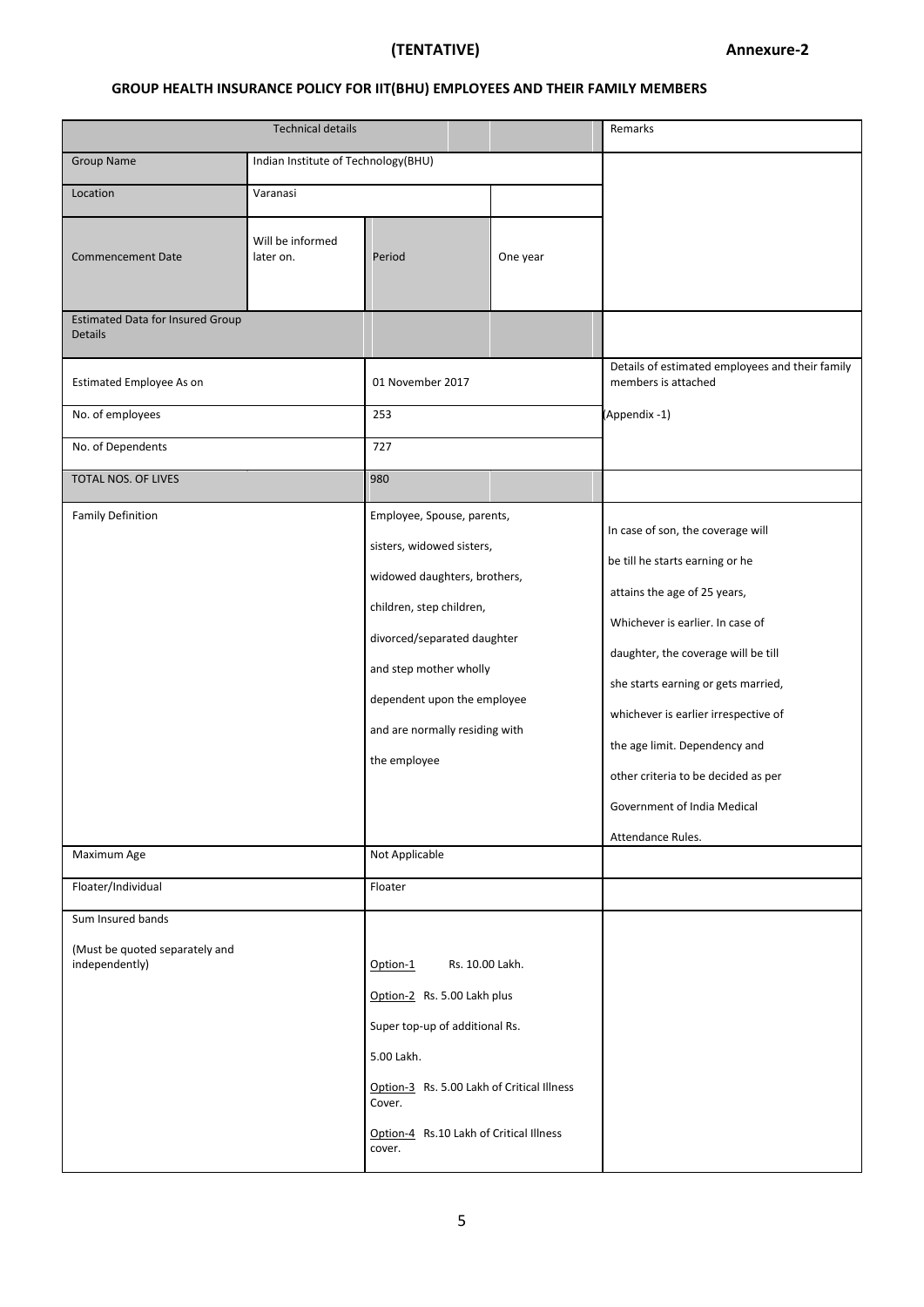| <b>Coverage &amp; Benefits Details</b>             | <b>Remarks</b>                                                                                                                                                                                                                                                                                                                                                   |                                                            |
|----------------------------------------------------|------------------------------------------------------------------------------------------------------------------------------------------------------------------------------------------------------------------------------------------------------------------------------------------------------------------------------------------------------------------|------------------------------------------------------------|
| <b>Domiciliary Hospitalization</b>                 | Covered                                                                                                                                                                                                                                                                                                                                                          |                                                            |
| Coverage of Pre Existing diseases                  | Covered                                                                                                                                                                                                                                                                                                                                                          |                                                            |
| Exclusions                                         | Applicable                                                                                                                                                                                                                                                                                                                                                       | To be specified                                            |
| Cashless facility                                  | Applicable                                                                                                                                                                                                                                                                                                                                                       |                                                            |
| 30 days waiting Period                             | Waived                                                                                                                                                                                                                                                                                                                                                           |                                                            |
| 1st Year and 2 years exclusions                    | Waived                                                                                                                                                                                                                                                                                                                                                           |                                                            |
| 30 Days Pre and 60 Days post                       | Covered                                                                                                                                                                                                                                                                                                                                                          |                                                            |
| hospitalization Expenses covered                   |                                                                                                                                                                                                                                                                                                                                                                  |                                                            |
| Maternity Benefit / New Born Baby                  | Covered.                                                                                                                                                                                                                                                                                                                                                         | Limit up to Sum Insured                                    |
| Co-Payment                                         | Not Applicable                                                                                                                                                                                                                                                                                                                                                   |                                                            |
| Sub Limits For Disease or Room Rent<br>Capping     | Disease wise capping should be provided.                                                                                                                                                                                                                                                                                                                         | Room Rent and ICU maximum cap should be<br>specified.      |
| <b>Other Conditions</b>                            | New Employees shall be<br>included in policy from date of<br>joining and resigned<br>/terminated employees shall<br>be deleted from date of<br>Resignation/termination.<br>Monthly declarations will be<br>given for Additions and<br>Deletions by end of the<br>following month<br>Pro rata Premium to be<br>charged/Refund in case of<br>Addition and Deletion |                                                            |
| <b>TPA</b><br>Any Service Charges on Medical Bills | TPA Services Involved (if any)<br>and Name and contact details<br>to be submitted.<br>Should not be deducted from<br>the individual Claim.                                                                                                                                                                                                                       | List of Network of Authorized<br>hospitals to be provided. |
|                                                    |                                                                                                                                                                                                                                                                                                                                                                  |                                                            |

## **Name of the Authorized Person**

## **Seal**

 $\ddot{\phantom{a}}$